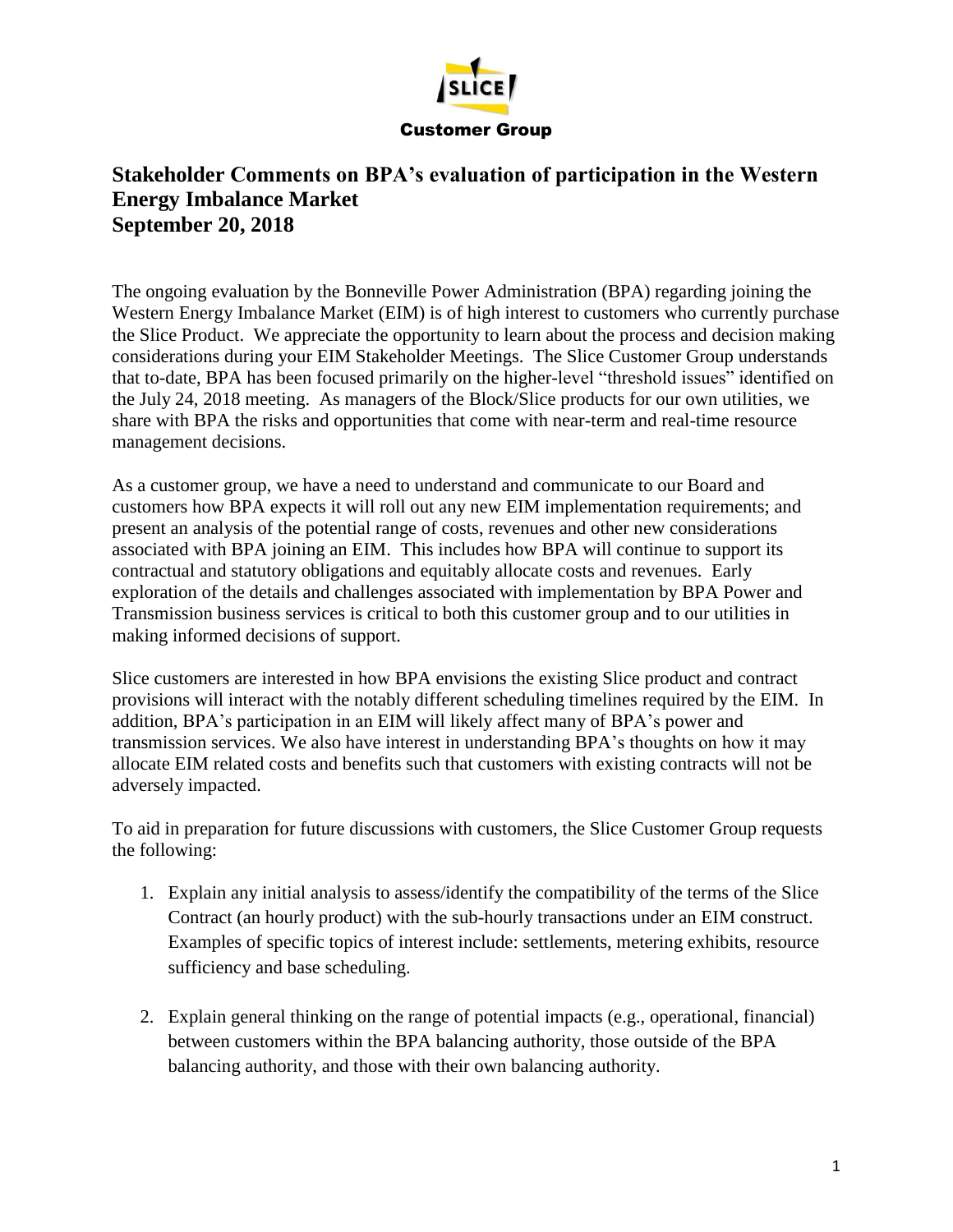

- 3. Detail how impacts could vary for customers with their own non-federal resources versus those with limited or no non-federal resources.
- 4. To the extent possible, please explain how or if the Grid Modernization work planned for the BA, and/or development of EIM supporting tools will modify the type or timing of data inputs to the existing Slice Computer Application, as well as any changes to the Slice Computer Application itself.
- 5. Explain how the evaluation of direct, product-specific effects (power contracts and transmission services) and indirect effects is being coordinated within the Agency for Power and Transmission.
- 6. Our understanding is that BPA would join the EIM as a Balancing Authority therefore establishing a transmission-centric engagement. Please explain what role Power Services has in informing the decision to join the EIM, how resources might be aggregated to bid into the market, and what changes in Power Services scheduling, etc., might be necessary to conform to EIM requirements.
- 7. Explain how BPA is assessing the implications of Default Energy Bids for hydro resources and governance.
- 8. Identify when BPA expects to tackle the topic of the potential for negative pricing (i.e., during this business case analysis or post EIM decision).
- 9. Explain changes, if any, to BPA's documented fuel mix and associated emissions reporting.
- 10. Please provide some sample scenarios of the typical types of EIM charge codes (costs and revenues, including exit charges) and how they would likely be allocated across customer groups/cost buckets or contract types. For example, what types of costs and revenues might would flow through to the Composite cost pool, to reserves, etc.
- 11. Explain which GridMod costs are driven by the EIM decision and also explain how GridMod costs would be allocated or borne by Slice customers.
- 12. Explain the factors driving the current timing of potentially joining the EIM.